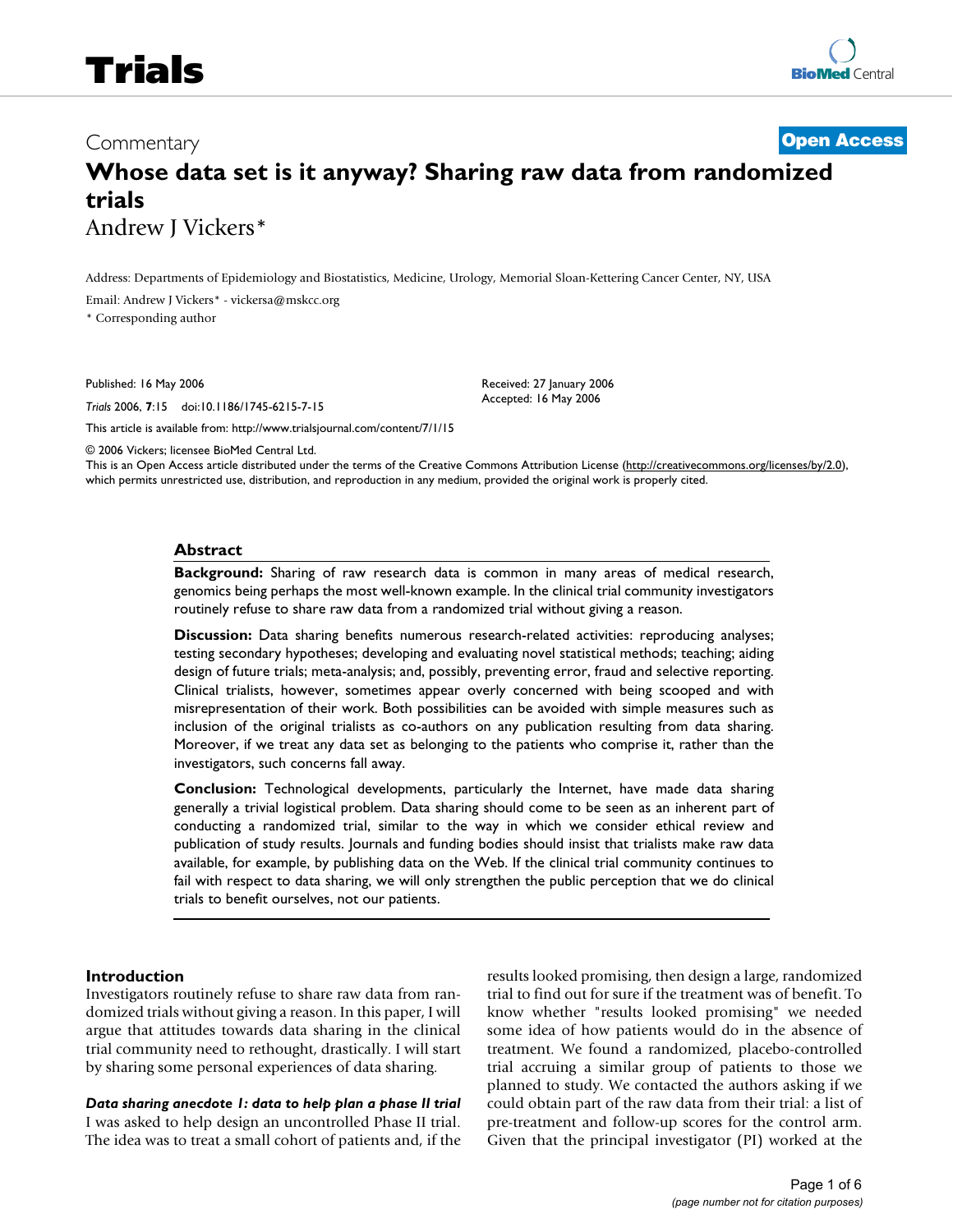National Institutes of Health (NIH), and that the study was federally funded, we were therefore somewhat surprised when he wrote back a short note stating: "We are not prepared to release the data at this point."

#### *Data sharing anecdote 2: data for a meta-analysis*

I faced a problem when conducting a meta-analysis: some trial reports had given summary data for number of events per patient, others had given the proportion of patients who were event-free. I wrote to the PI of one study asking for raw data so that I could convert from event numbers to event incidence. To her credit she said that she "would love to share the data" – this was again a federally funded study at the NIH – however, she was unable to do so because "my biostatistician won't release it".

#### *Data sharing anecdote 3: data to test a novel statistical method*

I developed a novel statistical method with a colleague at Memorial Sloan-Kettering Cancer Center (MSKCC). We needed a data set on which to test our method and thought that one of the large randomized trials conducted by the cancer co-operative groups might be appropriate. We approached an MSKCC physician who had a senior position in one of these groups. After an extended discussion, he eventually allowed us to present our ideas to the appropriate committee. This involved a subsequent 45 minute telephone conference during which we pointed out that: a) the results of our analysis had no clinical implications and were of interest purely to statisticians; b) we would stress this point in any paper; c) that the cooperative group would be sent any paper before submission and would have full veto power. After a good deal of deliberation, the committee finally relented ... to let us present a written proposal. To this we heard no reply.

### *Data sharing anecdote 4: data to predict the effects of a drug*

A large chemoprevention trial was published suggesting that a widely used drug could help prevent a common cancer. A colleague, who knew the investigators, pointed out that the researchers had measured a certain biomarker at baseline. We have previously shown that this biomarker could predict occurrence of the cancer. My colleague therefore proposed to the trial investigators that we collaborate on a study to determine whether the biomarker could be used to predict response to the study drug. The plan was that they would release the raw data to me, I would build a statistical model and the two research groups would jointly write a paper. Our proposal was rejected.

# *Data sharing anecdote 5: data to predict the effects of surgery*

A randomized trial was published showing clear benefits of a certain type of cancer surgery. As it happens, the PI was a good friend of a close colleague of mine. I suggested to my colleague that we obtain raw data from the trial to see if we could identify which patients would benefit most from surgery. This was relatively straightforward: he asked his friend, his friend said yes. But the PI failed to get approval from the co-investigators and we never received the raw data.

### *Data sharing anecdote 6: a positive story*

I have also had several positive experiences of data sharing: one example will suffice here. I proposed to Doug Altman, who has written many of the popular *Statistics Notes* articles for the *British Medical Journal*, that we write a *Statistics Note* on analysis of covariance (ANCOVA). He thought that this was a good idea but recommended we obtain a data set to illustrate our approach. I had become friendly with Konrad Streitberger at a conference, so I emailed him asking for raw data from a recently published study, and he sent me back an Excel spreadsheet, pretty much by return email. The *Statistics Notes* paper was published with Streitberger's data [1]. Interestingly, we were subsequently contacted by numerous statisticians who wanted to use the data for teaching purposes.

### *To share or not to share: guilty until proven innocent*

I was never given an explicit reason why any of my requests to obtain raw data were rejected, so I can only speculate. It might be that the investigators were afraid that I might publish something that would misrepresent their findings. If so, sharing of raw data is hardly the issue: commentaries and review articles relying purely on a trial's published results are often mistaken – indeed, one article discussing the results of a surgery trial similar to that discussed in anecdote 5 stated, wholly inaccurately, that patients had died as a result of surgery[2] – and it seems more likely that raw data would improve subsequent commentary. Moreover, in three of the four cases where we planned to publish data, trialists were either invited to be co-authors or were offered the opportunity to read, revise and, if necessary, veto papers before submission. Alternatively, it might be that the trialists did not want to be scooped by their own data. Yet suggestions for collaborative publications were rejected and, moreover, I am not aware that any of the groups we have approached have published papers addressing the questions that interested us. It might be also be argued that the disproportionate fear of being scooped suggests that investigators might be overly concerned with their careers in comparison to the value of research to patients.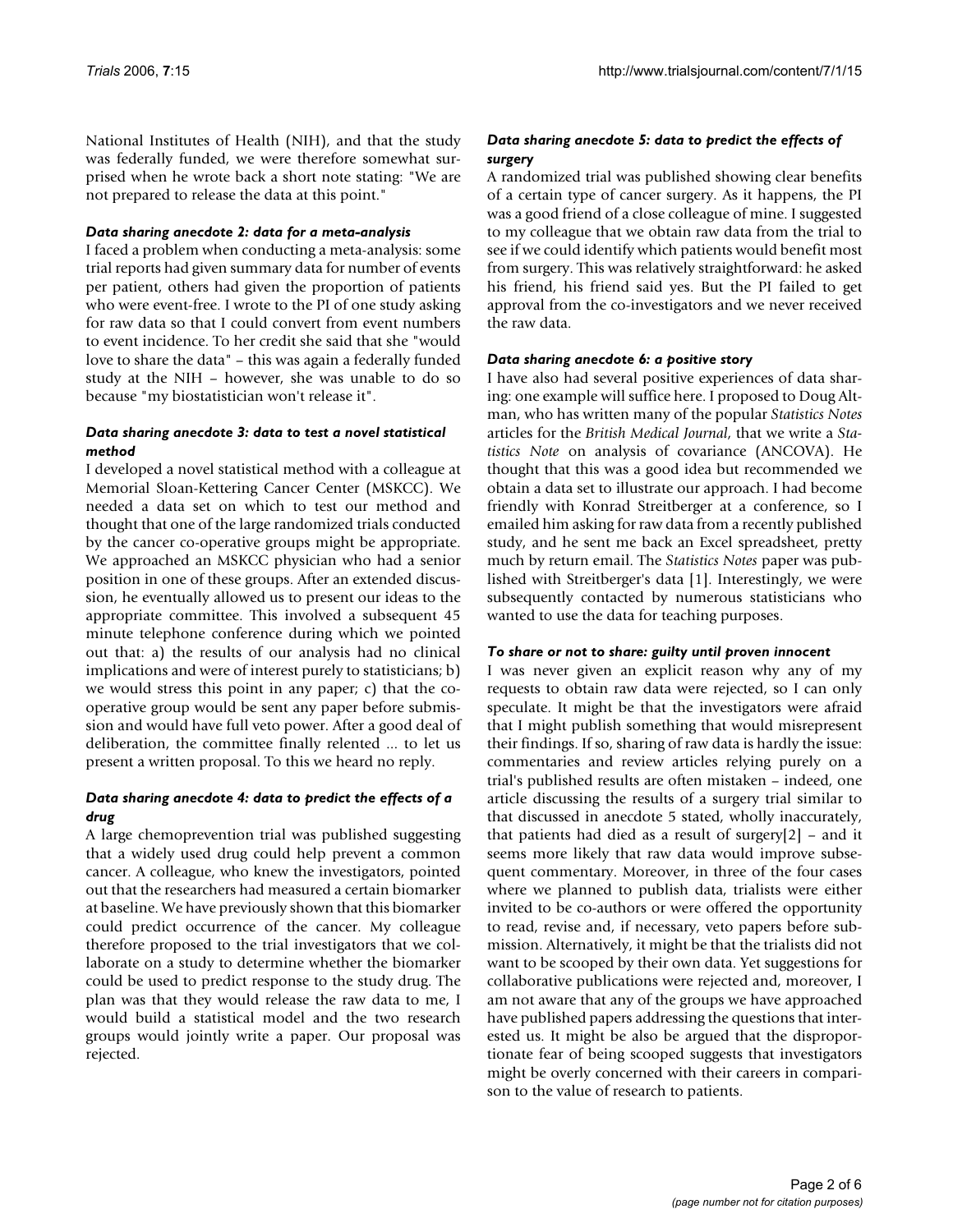Whatever the reason, it is clear that there is a burden of proof problem here: "no data sharing until there is clear and unambiguous proof that no harm will result (especially to me)", rather than, "we should share data unless we have some good reason to believe that this is not in the best interests of patients." There appeared little recognition that producers of data are part of a community with reciprocal obligations, or that all science builds on previous science (untold thousands of hours of brilliant scientific work were required just to allow me to type this paper on my laptop). Moreover, there did not seem to be any appreciation that sharing of raw data may lead to techniques or findings or further research that could help alleviate human distress (appendix 1). The general discourse was, instead, "this is my data set, why should I let you have it?"

Kirwan has undertaken a more systematic study of attitudes about data sharing by surveying pharmaceutical researchers [3]. In line with my somewhat frustrating experiences, he reports that about three out of four researchers, as well as an industry group, were opposed to making raw data available from trials after publication. What is of particular interest is that Kirwan documents the reasons given by researchers against data sharing and provides a convincing riposte to each. For example, the most common argument given against data sharing was that analytical methods are pre-specified in study protocols and it is inappropriate to use other methods; in particular, an investigator analyzing shared data may engage in "data-dredging" or choose invalid forms of analysis. Kirwan argues that it is for the scientific community as a whole, not for individual trialists, to judge the suitability of any reanalysis. Note also that in the data sharing anecdotes above, the analyses I planned were entirely incidental to the main purposes of a trial and hence could not possibly have been pre-specified in the study protocol. Yet they hardly seem like data-dredging. Kirwan reports and rejects several additional arguments such as "difficulty of extracting data relating to a particular publication" (this must have been done for the data to have been analyzed); costs of administering a database (a concern for the appropriate website, not the trialists) and "an alternative analysis may itself be commercially important". This last point is particular interesting: Kirwan argues that if the value of an alternative analysis is recognized by the pharmaceutical company, it should be conducted before publication of the study results, if not, "then all the more reason for ensuring that others in the field are in a position to identify the need for and conduct the analysis".

### *Whose data set is it anyway?*

In 2004, I published as PI a large study of acupuncture for the treatment of chronic headache disorders [4]. At my behest, 401 patients completed numerous questionnaires

over the course of a year, sometimes completing pain scores four times a day for weeks at a time. Is this data set mine? Or does it really belong to the patients in the trial, and do I act merely as custodian? Several of the trials described in the anecdotes above were literally life and death: each of the steps on the survival curve was someone's daughter, someone's father, someone's wife. And yet details of that death suddenly became a publicly-funded researcher's private property.

In the USA at least, the data *legally* belong to trialists on the grounds that it requires work to create knowledge from data. But science, particularly medical science, is essentially an enterprise conducted for moral reasons. We need to do not just what is legal but what is right. As such, we must take into account the probable wishes of the patients who give us their blood, fill in our questionnaires and die on our trials. It is difficult to believe that any patient on my trial, who completed complex questionnaires so diligently over such a long period of time, would really have wanted me to keep the data for myself rather than share it with others for the benefit of medical science in general.

#### *How to share data*

In many cases, sharing raw data is very straightforward, here I'll do it right now: click the link for Additional File 1 to see a full data set from the acupuncture for headache trial. It did not take me particularly long to create this file. I needed to have a clean, well-annotated data set anyway in order to conduct the statistical analyses for the trial publication and so all that was required was to delete some extraneous variables, convert to Microsoft Excel, and write a few comments describing the data set. These comments could be very short as I could refer to the published trial for experimental details.

There are certain responsibilities I have as the producer of the data. First, I have to make sure my data set is clean, accurate and well-annotated, though this is good statistical practice anyway. Second, I have to make sure that I have protected patient confidentiality. This is not just a matter of deleting names and addresses, as identity can conceivably be constructed from other data, such as date of death, diagnosis and zip code (see published guidelines for help [5]). By the same token, however, anonymizing or "de-identifying" data is not particularly time consuming. Third, I have the responsibility of deciding the appropriate level of detail for a data set. For example, in the acupuncture trial, patients were given the SF-36 quality of life questionnaire on three occasions. This instrument consists of 36 questions that are summarized in 9 domains. In creating the data set, I decided not to give the responses to each question as this would require over 100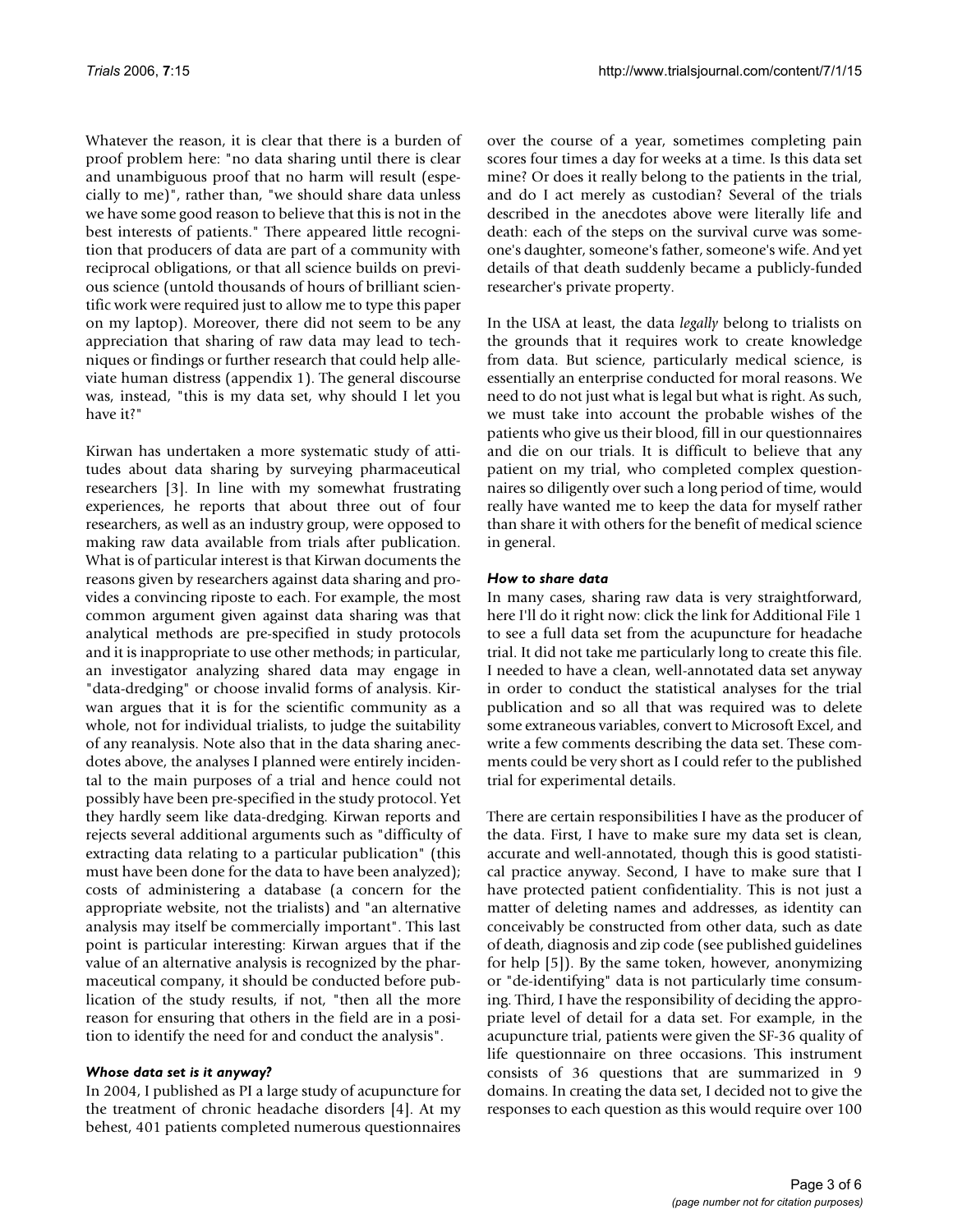variables, rather I give the domain scores at each followup time.

A researcher wishing to use raw data from a randomized trial also has responsibilities. The most obvious is that the source of the data must be cited. This is comparable to the use of reference lists in papers to cite sources of published data. Second, researchers have a responsibility to involve the producers of the data set. Trialists have a deep knowledge of the data and their expertise and advice can be essential to avoid inappropriate analyses. As a general rule, trialists should be invited to be collaborators on any non-trivial novel research resulting from their data, with full co-authorship on any resulting publication.

For more thoughts on the logistics of data sharing see the datasharing.net website [6]; Appendix 1 summarizes the benefits of sharing data from randomized trials: this builds on earlier work by Hutchon [7].

#### *Protecting the interests of trialists*

It is not implausible that a trialist's reputation or career could be harmed by data sharing. For example, what if a researcher downloaded the data set from my acupuncture trial, conducted an inappropriate analysis and then published a paper showing how the new findings "refuted" my conclusions? Similarly, if I planned a secondary analysis of my data, but was beaten to it by another researcher, I would lose the opportunity to publish a paper, and papers are, of course, the currency of a scientific career. In appendix 2, I outline some guidelines for data sharing that serve the dual function of protecting investigators and optimizing the scientific value of trials. Appendix 2 might be seen as a first attempt to answer Eysenbach and Sa's call for a "code of conduct" for publication of raw data [8].

Two features of the guidelines are of particular interest. First, they ensure that trialists are either co-authors on any subsequent analyses for publication or are mandated a published commentary along with the new analysis. Moreover, trialists are guaranteed by the guidelines to be the first to publish an analysis: they are not required to publish or share any data which, in good faith, they plan to analyze for further papers. To give a concrete example, I am currently involved in the planning of a cancer trial in which various biomarkers will be taken at baseline. I expect that we will first publish the overall results of the trial – cancer-free survival in each group – and later submit a series of papers looking at questions such as whether the biomarkers predict either survival or response to the study intervention. I do not think there is any need to make available raw data on the biomarkers until we publish papers describing our biomarker analyses.

Nonetheless, I have little doubt that guidelines will not always be followed and, even if they are, harm may still occasionally result from publication or sharing of raw data. I think we have to accept that harm will result from any policy. The key question whether the benefits from greater sharing of raw clinical trial data outweighs these harms (in my view, this is far from a close call). We also have to consider whether restricting the free flow of scientific information to avoid rare adverse events is really what we want as a research community.

# **Conclusion**

The NIH currently requires that grants of \$500,000 or more per year provide a "data-sharing plan" in the grant application [9]. Although this is a good start, it does not ensure that data are indeed ultimately made available. Moreover, only a fraction of randomized trials are NIHfunded to the tune of \$500,000 per year. My personal solution would be to make it illegal to experiment on humans and then fail to publish raw data within an appropriate period of time. I assume there may be special circumstances in which it might be reasonable to keep data confidential – for example, during early phase development of a patented drug – and one might envisage that exceptions might be granted. Lest my proposal seem rather draconian, consider whether some of the Vioxxrelated deaths might have been avoided had Merck been forced to publish raw data on individual patients.

Pending the somewhat unlikely implementation of such legislation, one starting point might be the journals: what if journals, and *Trials* would be a good starting place, insisted that researchers submitted raw data, along with the journal manuscript, for publication on the journal website? I am not the first to make such a suggestion [7,10]. Adding raw data submission to the host of other requirements (conflict of interest, suggested reviewers, copyright transfer etc.) hardly seems burdensome. Indeed, trialists would merely be following the lead of genome researchers where "all scholarly scientific journals should now require the submission of microarray data to public repositories as part of the process of publication" [11]. We could also go to the funding agencies (NIH, Medical Research Council, Wellcome) and suggest they demand publication of raw data from randomized trials, in exactly the same manner that they now require Open Access publication.

The editors of *Trials* have written that they "encourage authors to make available all (or some of) the raw data from the trials" [12] A voluntary code of this nature does not seem to work. Eysenbach and Sa report that although the *Journal of Medical Internet Research* explicitly invites authors to attach raw data, none did so during the first two years of publication [8].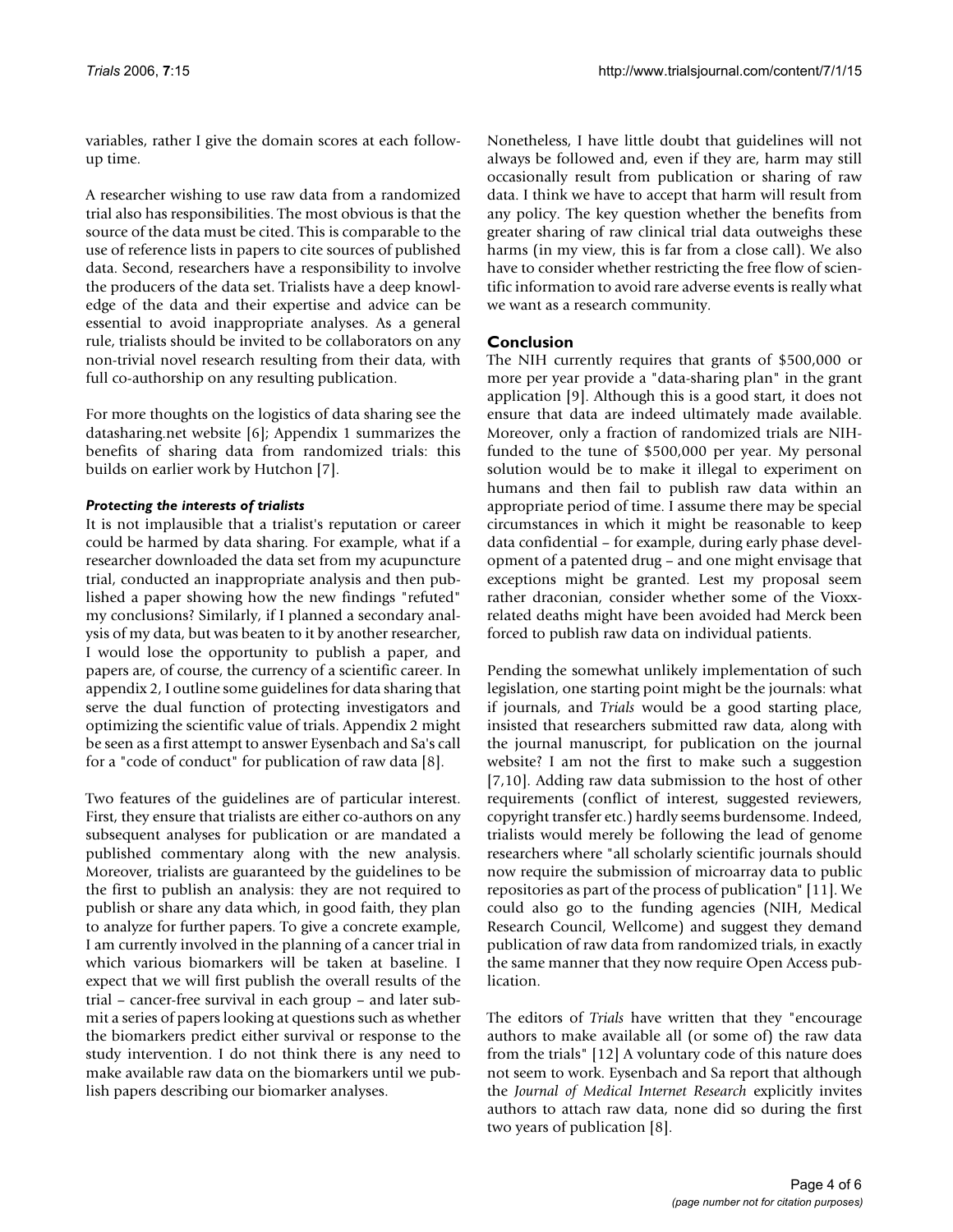So perhaps what we need above all is a fundamental change of attitudes within the clinical trial community. Data sharing is common in other areas of science, genomic research being the obvious example. I cannot believe that it is unreasonable to ask clinical trialists to share data when, say, yeast researchers do it routinely. Let's make sharing of raw data a commonplace, natural part of the clinical trials process, in the same way that we view obtaining ethical approval or publication of the trial results. If we fail to do so, we will only strengthen the public perception that we do clinical trials to benefit ourselves, not our patients.

### *Postscript*

If you have any personal anecdotes about sharing of data from randomized trials, please post a comment to this paper or email me at vickersa@mskcc.org. Perhaps more importantly, if you are a trialist and have some data that you do not want to share, think you are justified in this and believe your rationale is not covered in my guidelines, please let me know: I want to make sure that we develop a framework that meets everyone's needs.

# **Appendix 1. Benefits of sharing raw data from randomized trials**

• Analyses can be reproduced and checked by others

• Acts as an additional incentive for checking that a data set is clean and accurate

• Teaching

• Aids development and evaluation of novel statistical methods

- Allows testing of secondary hypotheses
- Aids design of future trials
- Simplifies data acquisition for meta-analysis
- May help prevent fraud and selective reporting

# **Appendix 2. Suggested code of conduct for analysis of published raw data**

Terminology: the "trialists" are the authors of a published report of a randomized trial; "independent investigators" are a separate group of researchers who wish to analyze the raw trial data ("new analysis")

#### *Code of conduct for independent investigators and journals*

1. Independent investigators planning to *publish* a new analysis should contact the trialists before undertaking any analyses

2. One or more trialists should be offered a co-authorship on any resulting papers

3. If trialists disagree with the methods or conclusions of a new analysis:

a. They should not have veto power, unless this was agreed beforehand by the independent investigators

b. They should, however, be guaranteed the opportunity to write a commentary to be published alongside the new analysis

4. Journals should not publish new analyses of previously published data unless either a trialist is an author or a separate commentary from a trialist is attached

5. Published new analyses should cite the original trial

### *Code of conduct for trialists*

1. Trialists must ensure that the data set is clean and well annotated

2. Trialists must ensure that no individual patient could be identified from the data set

3. Trialists should be *required* to share or publish immediately only those data associated with the main analyses of a published trial

a. There is no need to share data required for planned secondary analyses (e.g. correlative studies) although trialists should in good faith restrict data sharing only for analyses that they have *concrete* plans to publish

b. Regardless of any plans for future analyses, all raw data should be published or made available for sharing no longer than five years after first publication of trial results

c. There is no need to update data (e.g. as deaths accrue in a cancer trial)

4. Trialists must share all and any data requested if analyses are not to be published (e.g. data required to aid trial design)

# **Additional material**

# **Additional File 1**

Data set from acupuncture headache trial. *Data set from acupuncture headache trial* Click here for file